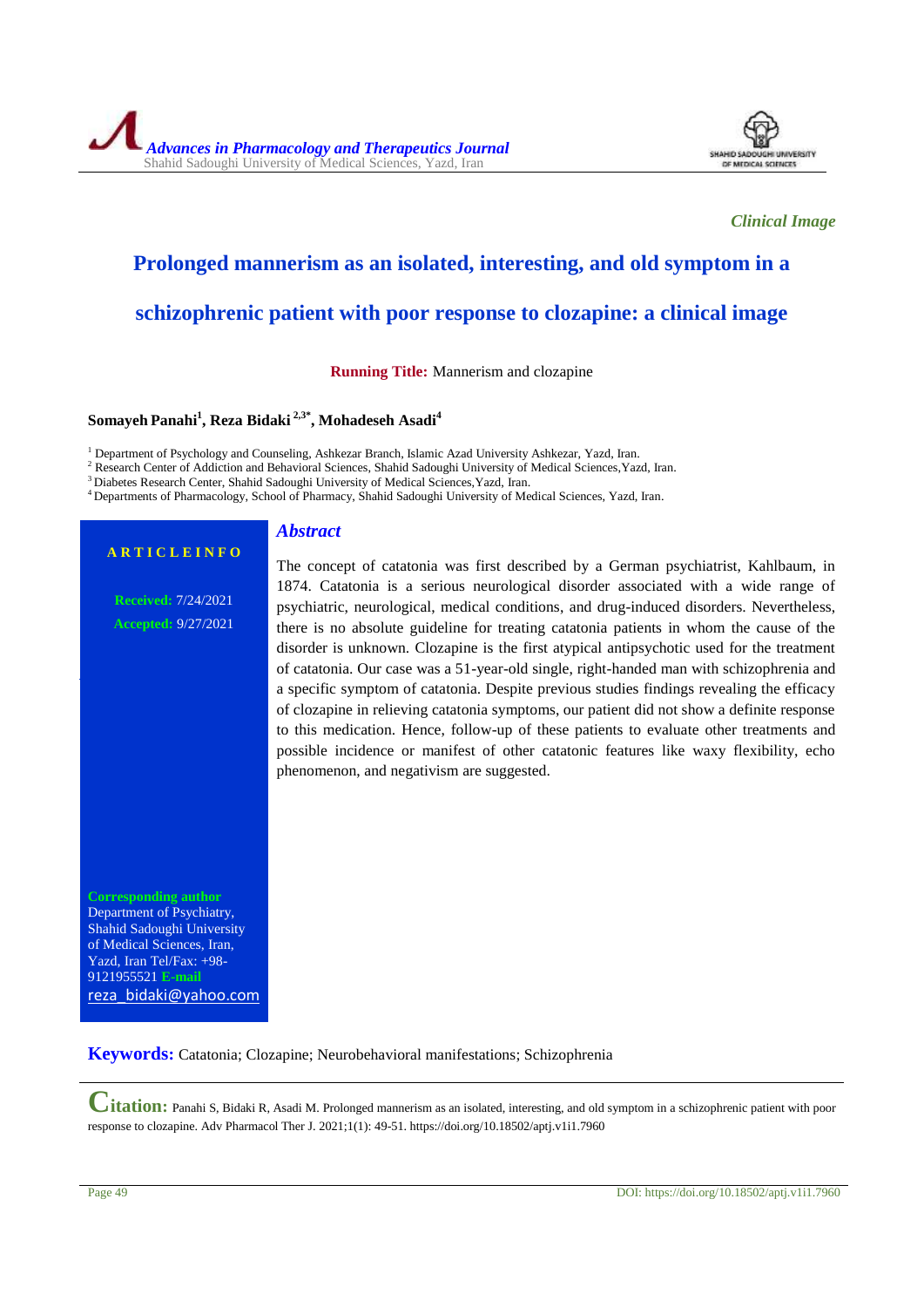#### *Introduction*

Negative symptoms in schizophrenia, such as restricted affect, lack of insight and poor judgment, anhedonia, abulia, poverty of speech, and social withdrawal, are challenging to manage and are traditionally poor responsive to old antipsychotic agents. Recent studies have shown that clozapine is an effective modality for negative and positive symptoms of schizophrenia (1).

The prevalence is between 5-20% (approximately 10%). Of course, factors like the type of study, various regions, and different methods have a major role in estimation (2)

The prevalence of catatonia in psychiatric hospitals of India is 13.5% (3).

We did not find an epidemiologic study about it in Iran. In this study, we reported a single prolonged catatonic sign in a patient with low social support.

#### *Case presentation*

Our case was a 51-year-old single man who was diagnosed with schizophrenia. He was hospitalized at a psychiatric care center in Yazd, Iran, at the study time. He did not respond significantly to various treatments, including electroconvulsive therapy (ECT) and pharmacotherapy. He also showed drug resistance to end lines treatments like clozapine.

The patient had mental retardation and positive family history of schizophrenia. He lived in exile a few years ago. He also suffered from negative symptoms, such as poverty of speech, poverty content, social isolation, impaired self-care, dereism, and poor eye contact. He only said two words, namely ding Ms. and Mumbai. One of his predominant behavioral symptoms was military saluting (**Figure 1**).



*Figure* 1. Military saluting as a catatonic sign

Drugs prescribed for the patient included chlorpromazine, risperidone, and clozapine (Table 1). However, our case did not significantly improve after taking these drugs, while several studies reported that catatonia symptoms improved following the administration of clozapine (4).

### *Discussion*

Clozapine has been shown to improve the symptoms of catatonia in most cases. One of these cases was a 26-year-old patient with schizophrenia admitted to a psychiatric ward one week after abrupt discontinuation of clozapine due to catatonia. Two days after the resumption of clozapine (alone), the patient was recovered, revealing the efficacy of clozapine in relieving the symptoms of catatonia (2). In another case, a 49 year-old woman with recurrent schizophreniarelated catatonia was followed up for 15 years. She initially took haloperidol, quetiapine, loxapine, and risperidone, but her disease was